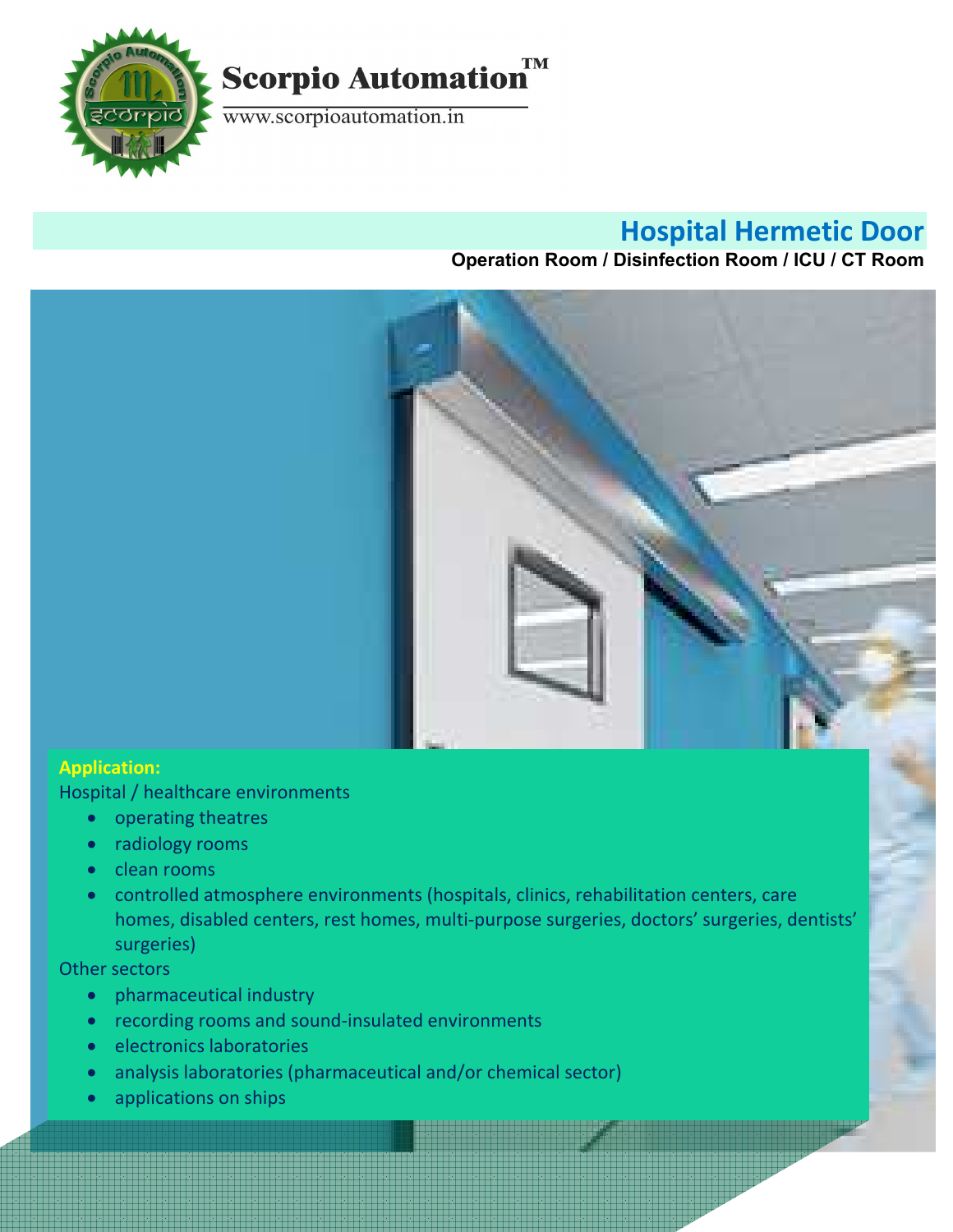

"Scorpio Automation." is one of India's leading specialized door solution providers to the Healthcare, Medical, Pharmaceutical and other industries. Our core strength is our rich and experienced team, technical expertise, state-of-the-art technology and values, which are inculcated in every individual associated with us. We manufacture specialized doors of international standards with the latest technology to overcome the hassle of importing doors. Our in house engineering and R&D facility is dedicated to continuous improvement and technology enhancement for superior products and services. This is our commitment to the Global Medical Industry.

At "Scorpio", we make superior quality doors, and by quality we not only mean product quality but also our committed customer service. Apart from the standard door solutions, we also provide customized door solutions as per specific requirements and conditions. Our in-house design engineering team takes care of engineering modifications and solutions, which make it the best product for our prestigious customers and eventually the end users.

We caters to Indian and International markets with a wide range of products.

WIDE PRODUCT RANGE:

- Hermetic and Non-Hermetic Doors
- Sliding and Hinge doors
- Automatic Doors
- Standard and Customized Doors
- Special and Specific Application Doors
- Wide range of doors for medical industry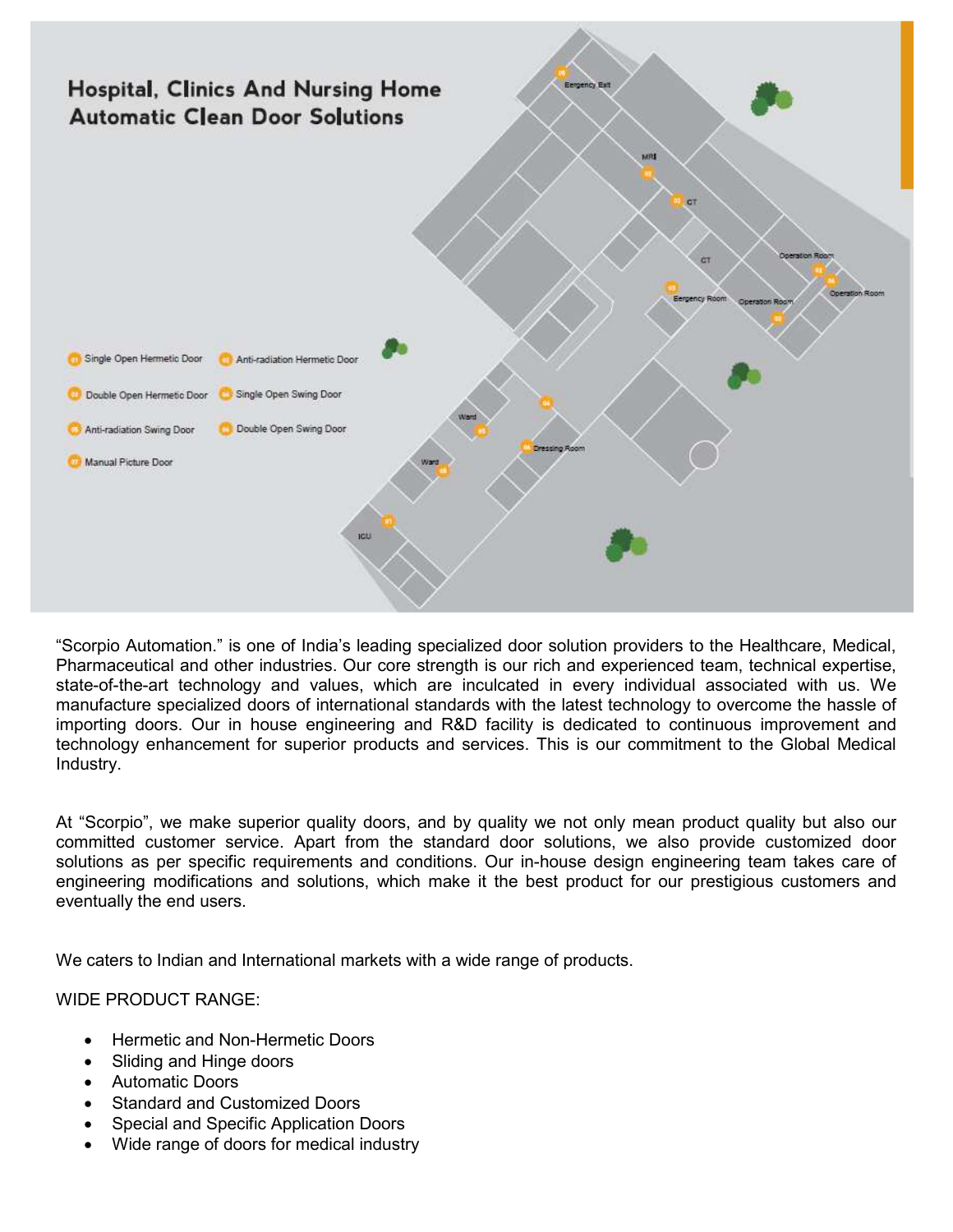



INTERNATIONAL PRODUCT QUALITY: Scorpio High quality products, which meet material and processing procedure as per international standards.

### COMPLYING HEALTH STANDARDS:

Our doors do not have sharp edges and do not accumulate any dust and bacteria. They are easy to clean and maintain sterility, which helps to meet health standards.

#### DURABLE AND MINIMUM MAINTENANCE:

We use high-grade material quality for its products, which makes the product more durable and reduces maintenance cost. With proper installation, there is minimum wear and tear and maintenance efforts are also reduced.

#### STANDARD AND CUSTOMIZED SOLUTIONS:

Apart from standard solutions, we also have the ability to provide customized solutions for the new door opportunities and replacement situations.

### CONTINUOUS PRODUCT UPGRADATION:

With a capable and in-house Research and Development team with strong design abilities, we boast of continuous up gradation of its products. We also have the capacity to develop customized solutions as per your requirements.

#### TIME-TESTED PERFORMANCE:

Our product range has been used in Indian and International markets. High-end quality and durability of our products have been enhancing performance for our clients for many years.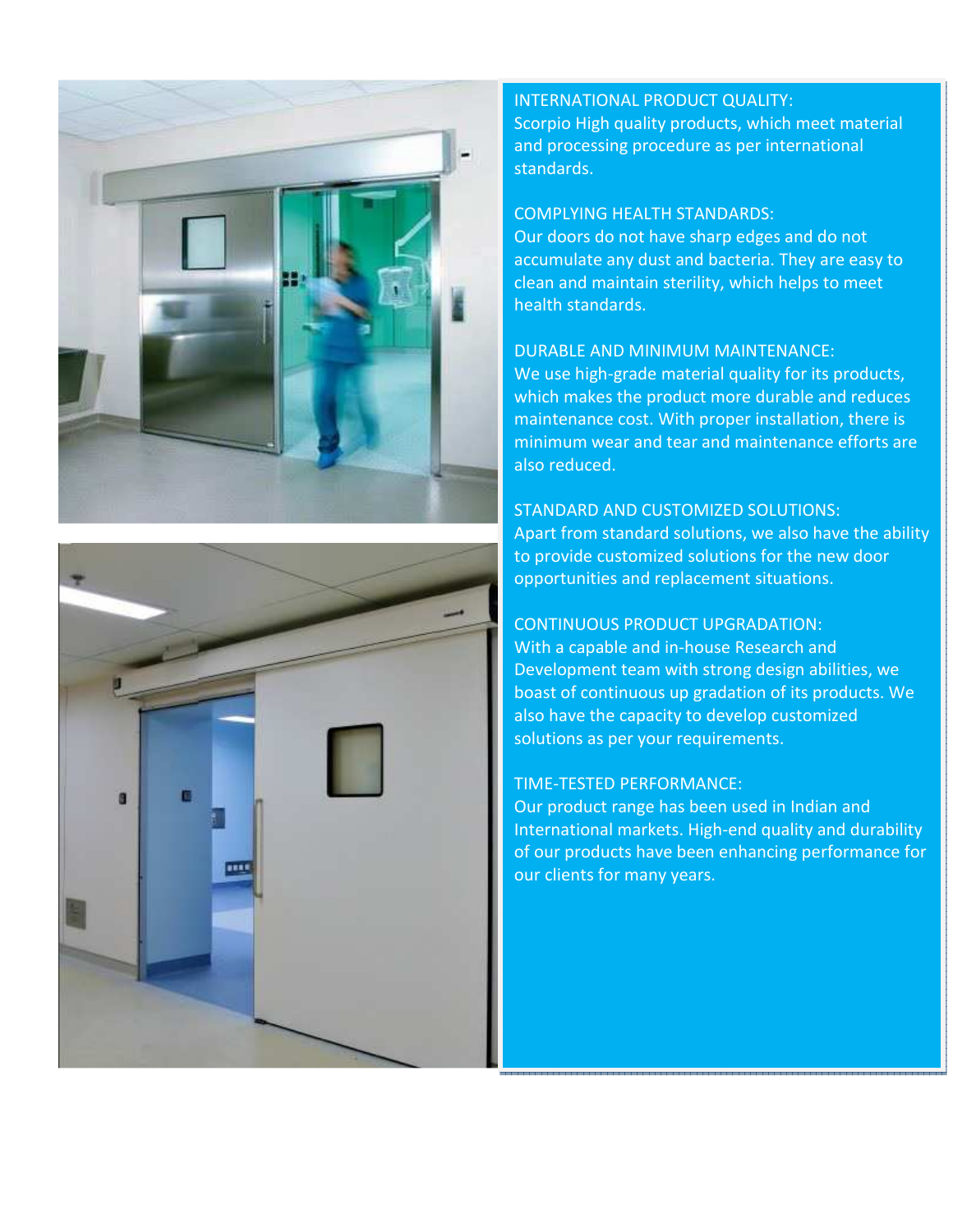

<u>EN EN DE BINA</u> **Anti-radiation Hermetic Door** 

#### **FEATURES,**

\* Lead-lined automatic hermetic, ideal for X-ray room.

\*A lined lead laminate to block leakage of X-ray \*Vision window with lead-line glass protecting against X-rays and allow

observation

\*The whole door is designed to guarantee ensure hermetic tightness , hygiene and quietness and protect against X-rays.

\*Fully customizable sizes, finish options and colors.<br>"Kinds of accessories to choose like hand sensor, safety beam, etc.

#### TECHNICAL DATAS,

| Passage clearance width and<br>height | $600 - 1500$ mm, 2100 ~ 2600mm                                                           |  |
|---------------------------------------|------------------------------------------------------------------------------------------|--|
| Track                                 | 45 degree design and special indentation<br>handling, aluminum alloy with nylon bearings |  |
| Speed                                 | 15cm/s to 45cm/s                                                                         |  |
| Manual force                          | 37N                                                                                      |  |
| Door                                  | Lined with 1-3mmpa lead laminate                                                         |  |
| Sealing                               | sealing strip around the door and unique track<br>system                                 |  |
| Handles                               | Level handels both side                                                                  |  |

#### **INSTALLATION DIAGRAM,**



### **Single Open Hermetic Door**



#### **FEATURES**

\*Framed in anodized aluminum profiles with rounded edges in aluminum or brushed stainless steel.

"Surface of the door is completely flush and can be stainless steel, steel, or aluminum, etc., and can be powder coating surface with different colors. \*300mm x 500mm double laminated safety glass window, flush on both sides.

"Reinforced polyamide or 304L stainless steel bar handle or painted steel or stainless steel flush pull handle

#### **TECHNICAL DATAS,**

| Passage clearance width and<br>height | 600 - 1500mm, 2100 - 2600mm<br>45 degree design and special indentation<br>handling, aluminum alloy with nylon bearings |  |  |
|---------------------------------------|-------------------------------------------------------------------------------------------------------------------------|--|--|
| Track                                 |                                                                                                                         |  |  |
| Speed                                 | 15cm/s to 45cm/s                                                                                                        |  |  |
| Manual force                          | 37N                                                                                                                     |  |  |
| Door                                  | 304 stainless steel / [lectro-galvanized Steel                                                                          |  |  |
| Sealing                               | sealing strip around the door and unique track<br>system                                                                |  |  |
| Handles                               | Level handels both side                                                                                                 |  |  |

#### **INSTALLATION DIAGRAM.**



живив також $\|$ 

015/9/18 13:40:32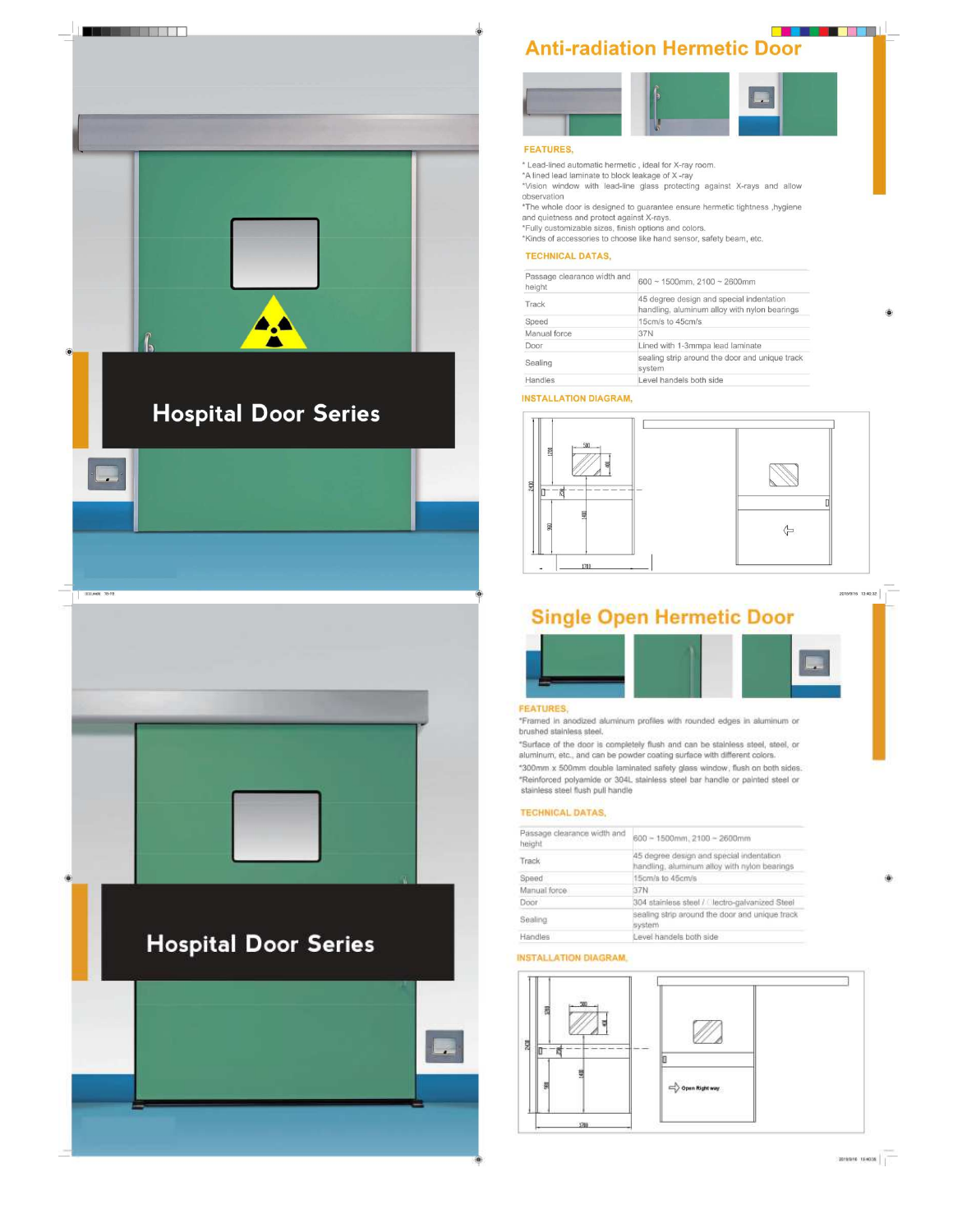

#### <u>Caster Chap</u> **Double Open Hermetic Door**

# Π

#### **FEATURES,**

\* Door panel and its parts are designed and produced accordingly to the Low pairs and is pass are useful and please accompany of the distributional industrial and pharmaceutical factory clean door standards.<br>The posteroids are designed according to the purification plants' electrical<br>requireme

\* Door operator can work with photocell to prevent from clamping person and adopt hand sensor or foot sensor to activate door.

\* Door operator and door are installed on wall, facilitate the installation.<br>\* door operator work silently and insult the sounds from outside to inside.

#### **TECHNICAL DATAS,**

| Passage clearance width and<br>height | $600 - 1500$ mm, 2100 ~ 2600mm<br>45 degree design and special indentation<br>handling, aluminum alloy with nylon bearings |  |  |
|---------------------------------------|----------------------------------------------------------------------------------------------------------------------------|--|--|
| Track                                 |                                                                                                                            |  |  |
| Speed                                 | 15cm/s to 45cm/s                                                                                                           |  |  |
| Manual force                          | 37N                                                                                                                        |  |  |
| Door                                  | 304 stainless steel / electro-galvanized Steel                                                                             |  |  |
| Sealing                               | sealing strip around the door and unique track<br>system                                                                   |  |  |
| Handles                               | evel handels both side                                                                                                     |  |  |

#### **INSTALLATION DIAGRAM,**



### **Single Open Swing Door**



#### **FEATURES**

\*Door has series patterns and design to meet different customers' request.<br>\*Door panel is made of aluminum door frame with 304 stainless steel or electro-galvanized steel door panel and adopt environmental filling technology or aluminum honeycomb filling technology.

\*Around door panel, there are sealing rubber strip and at the bottom of door there is sunk sealing rubber strip.

\*Door can be equipped with lock, door closer, floor closer,etc<br>\*Door adopt high quality hardware to promise its good performance

#### **TECHNICAL DATAS,**

| Door Weight | Max 150Kg            |
|-------------|----------------------|
| Door Width  | 800~1000mm           |
| Door Height | Standard size 2100mm |
| Open Angle  | $0 - 170$            |

#### **INSTALLATION DIAGRAM,**



2015/9/16 13:40:29  $|$   $|$ 

<u> Linda ka matsa sa ka</u>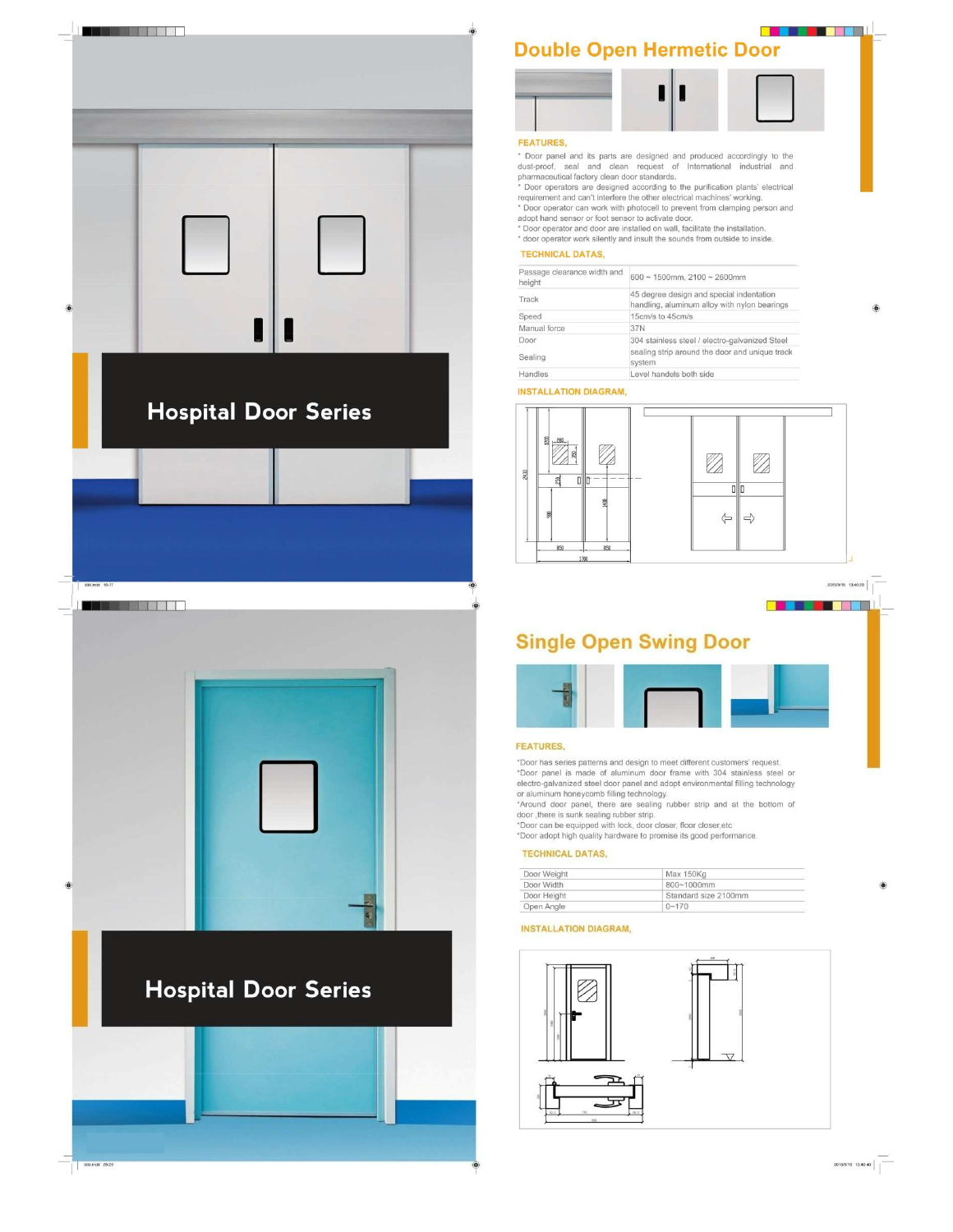

### **Hospital Door Series**





### **Hospital Door Series**



### **Anti-Radiation Hermetic Door**





#### **FEATURES,**

\*Door has series patterns and design to meet different customers' request \*Door panel is made of aluminum door frame with 304 stainless steel or electro-galvanized steel door panel and adopt environmental filling technology or aluminum honeycomb filling technology.<br>\*Door frame is on the same level with the wall. Around door panel, there are

sealing rubber strip and at the bottom of door , there is sunk sealing rubber strip. All of these can promise sealing.<br>
"An embedded rounded lead glass glazing window and a lined lead panel in<br>
"An embedded rounded lead glass glazing window and a lined lead panel in

the door can promise radiation protection.<br>"Door can be equipped with lock, door closer, floor closer, etc.

\*Door adopt high quality hardware to promise its good performance.

#### **TECHNICAL DATAS,**

| Door Weight | Max 150Kg            |  |
|-------------|----------------------|--|
| Door Width  | 800~1000mm           |  |
| Door Height | Standard size 2100mm |  |
| Open Angle  | $0 - 170$            |  |

#### **INSTALLATION DIAGRAM,**





### **Double Open Swing Door**



#### **FEATURES.**

\*Door has series patterns and design to meet different customers' request. \*Door panel is made of aluminum door frame with 304 stainless steel or electro-galvanized steel door panel and adopt environmental filling technology or aluminum honeycomb filling technology.

"Door frame is on the same level with the wall.<br>\*Around door panel, there are sealing rubber strip and at the bottom of door , there is sunk sealing rubber strip. There is an embedded rounded glazing window.

\*Door can be equipped with lock, door closer, floor closer, etc<br>\*Door adopt high quality hardware to promise its good performance.

#### **TECHNICAL DATAS,**

| Door Weight | Max 150Kg            |
|-------------|----------------------|
| Door Width  | 1200~200mm           |
| Door Height | Standard size 2100mm |
| Open Angle  | $0 - 170$            |

#### **INSTALLATION DIAGRAM,**

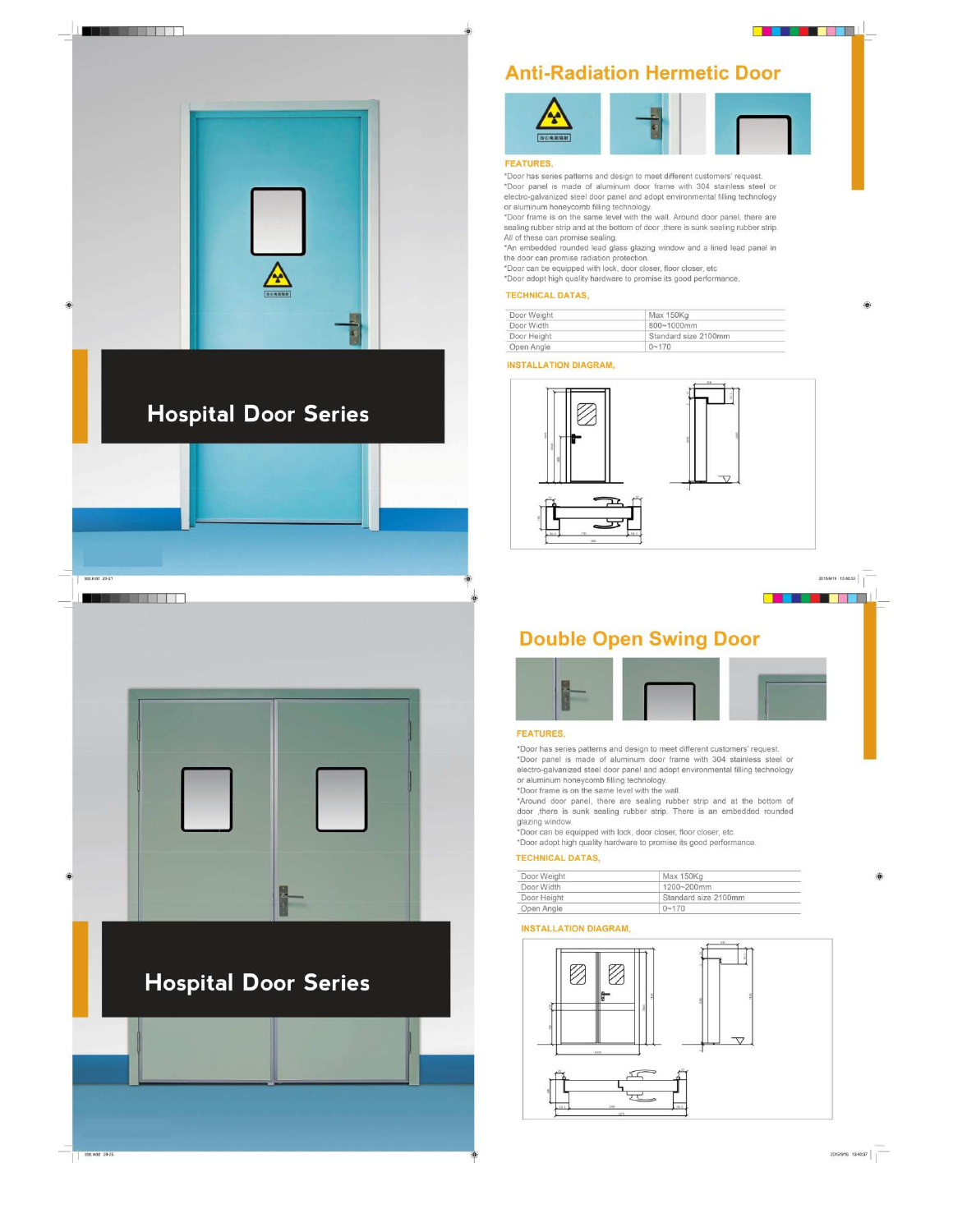$\overline{\phantom{a}}$  ) in the contract of  $\overline{\phantom{a}}$ 

### Options

| In The Operation | <b>OPERATING LAMP</b> | $\begin{bmatrix} \mathbf{a} & \mathbf{c} & \mathbf{b} \\ \mathbf{c} & \mathbf{c} & \mathbf{c} \end{bmatrix}$ | <b>PHOTOCELL</b>     |
|------------------|-----------------------|--------------------------------------------------------------------------------------------------------------|----------------------|
|                  | <b>DOOR HAND</b>      |                                                                                                              | <b>DOOR HANDLE</b>   |
| $\blacksquare$   | <b>FOOT SENSOR</b>    |                                                                                                              |                      |
|                  | <b>HAND SENSOR</b>    | <b>Ban</b>                                                                                                   | <b>KEYPAD SWITCH</b> |

 $\begin{tabular}{c} \hline \quad \quad & \quad \quad & \quad \quad \\ \hline \quad \quad & \quad \quad \\ \hline \quad \quad & \quad \quad \\ \hline \end{tabular}$ 

 $\circledast$ 

 $\spadesuit$ 

 $2015916 \quad 13.4043$ 

۰